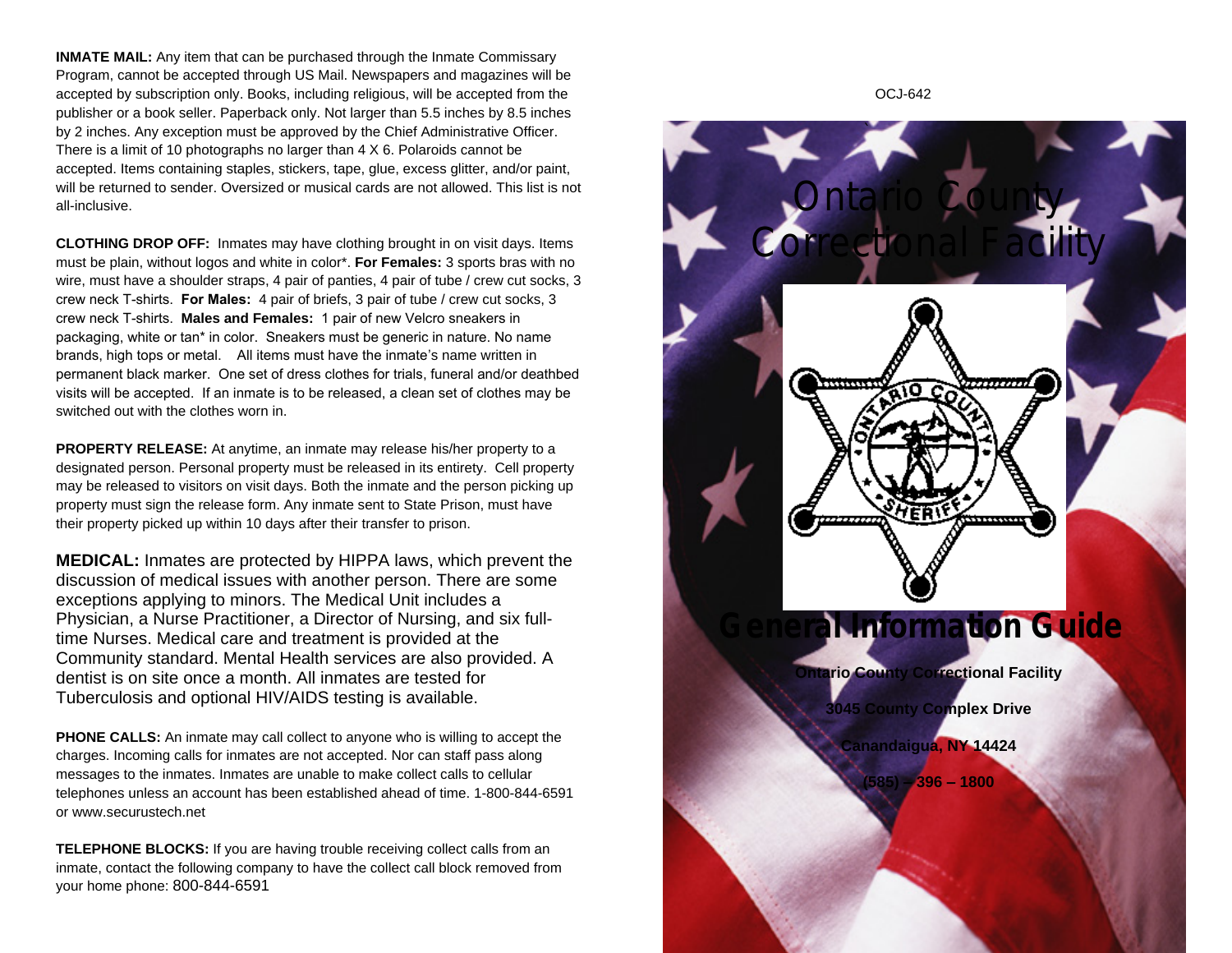**VISIT SCHEDULING: Telephone/In Person: Monday – Friday between 5pm & 9pm. Saturday and Sunday, between 8am & 9pm.**

**IN ACCORDANCE WITH PENAL LAW SECTIONS 205.20 AND 205.25, THE ONTARIO COUNTY SHERIFF** '**S OFFICE WILL ARREST ANYONE WHO KNOWINGLY AND UNLAWFULLY INTRODUCES CONTRABAND INTO THE DETENTION FACILITY. NOTHING IS TO BE TAKEN INTO THE VISIT ROOM. THIS INCLUDES, BUT IS NOT LIMITED TO; DRUGS, LIGHTERS, MATCHES, CIGARETTES, GUM/CANDY, KEYS, PAPERS, PENS, CELLULAR PHONES, ETC. A MOUTH CHECK MAY BE PERFORMED TO ENSURE NOTHING IS BEING INTRODUCED INTO THE VISIT ROOM. ANYONE ENTERING THE FACILITY MAY BE SUBJECT TO A PAT SEARCH AT ANYTIME BY A SHERIFF**'**S DEPUTY.**

**OVERVIEW:** Visitors may only schedule a visit for themselves. You will not be allowed to schedule another visitor to see an inmate. Please remember that once a visit is scheduled, it CANNOT be cancelled. The visitation spot will be held until quarter to the hour. If the scheduled visitor does not show, another person will be allowed to visit, if at the facility by quarter to the hour. Visitors traveling 100 miles (one way) or more, are entitled a two-hour visitation, but must show proof of residency. Note: A two-hour visitation will take up an inmate's weekend of visitation in one day, rather than one hour per weekend day.

**AGE VERIFICATION/PROOF OF GUARDIANSHIP:** You must be 18 years of age or older to schedule an appointment for inmate visitation. Any visitor under the age of 18 must be accompanied by their parent or legal guardian. In such case, the parent of the minor must schedule the visit, and remain in the visit room throughout the entire visit. Any minor attempting to visit an inmate unattended by their parent will be turned away. A visitor, who is a legal guardian or foster parent, must produce the proper Legal Guardianship papers. If the parent is an inmate, the child must be accompanied by an immediate family member with permission from the parent. Proof of relationship will be required at each visit.

**INITIAL VISIT:** A newly committed prisoner is entitled to one 15 minute non contact visit within the first twenty-four (24) hours of incarceration.

**CHECKING IN FOR VISITS:** Upon check-in, you will be required to show photo identification (driver's license, benefit card, military ID, etc.). If you cannot provide photo ID, you will not be allowed to visit the inmate. You must be present in the Jail Lobby NO LATER than 15 minutes prior to your scheduled visit time. If you are late, you may schedule for another hour, if available for that pod.

**NON CONTACT VISIT OPTION:** Non-contact visitation can also be utilized for the one-hour visitation at request.

**VISIT RULES (Not all inclusive):** Food, candy, or drinks must be disposed of BEFORE entering the lobby. Only two people can visit with an inmate at one time. Inmates and visitors will be allowed a brief kiss and embrace at the beginning, and at the conclusion of visitation. Visit times are scheduled based on the inmate's housing assignment. Visitors must follow the instructions of the Officer(s) at all times, or the visit will be terminated. Disorderly behavior or horseplay will not be tolerated, and the visit will be terminated. Foul or obscene language is not acceptable. Visitors will only communicate with the inmate they are scheduled to visit, and must be seated at all times. Holding hands or reaching over the top of the glass is not permitted during the visit.

**METAL DETECTOR:** Each visitor will be required to pass through the metal detector. You will be given two attempts to pass through. If you set of the detector the second time, you will be denied access. Any item removed from a visitor, cannot be put back on. Appropriate pants, shorts, or shirt. Avoid wearing steel-toed shoes and brassieres with wire, as they will set off the detector. If you have surgically implanted metal, you must provide a note from you physician stating such. The same applies if you are aided with a walking device, such as a cane, walker, or crutches, or wheelchair.

**LOCKERS:** Are provided at a cost of 25 cents, for visitors to secure property items before entering the secure portions of the facility. If you choose not to secure a locker, the Jail is not responsible for lost, misplaced, or stolen items. Items cannot be left with the Lobby Officer while you are in your visit.

**DRESS CODE:** Only tasteful clothing will be worn into the visit room. Visitors wearing clothing that is considered by Sheriff's staff to be provocative will be provided a T-Shirt to wear during the visit or will be denied entrance into the visit room. This includes, but is not limited to; skin-tight clothes, shirts exposing the upper chest or waist, mini-skirts, and short shorts. Jackets or hats may not be worn into the visit room.

**CHILDREN:** If a child is accompanying the visitor, the child must remain seated on a stool or on the visitor's lap throughout the visit. Children will not sit on the counter. If a child fails to remain seated, the visit will be terminated. Toys and baby bottles cannot enter the visit room.

**INMATE FUNDS:** Funds will be accepted through the mail in the form of a money order made out to: Ontario County Jail Commissary for "Inmate Name". All blanks on the money order must be filled out. Money orders not completed properly will be returned to sender. Personal checks, cash or cashiers/bank checks will not be accepted. Funds may also be deposited using the Lobby Kiosk. There is a \$3.25 fee when cash is deposited and \$4.95 when a credit card is used.